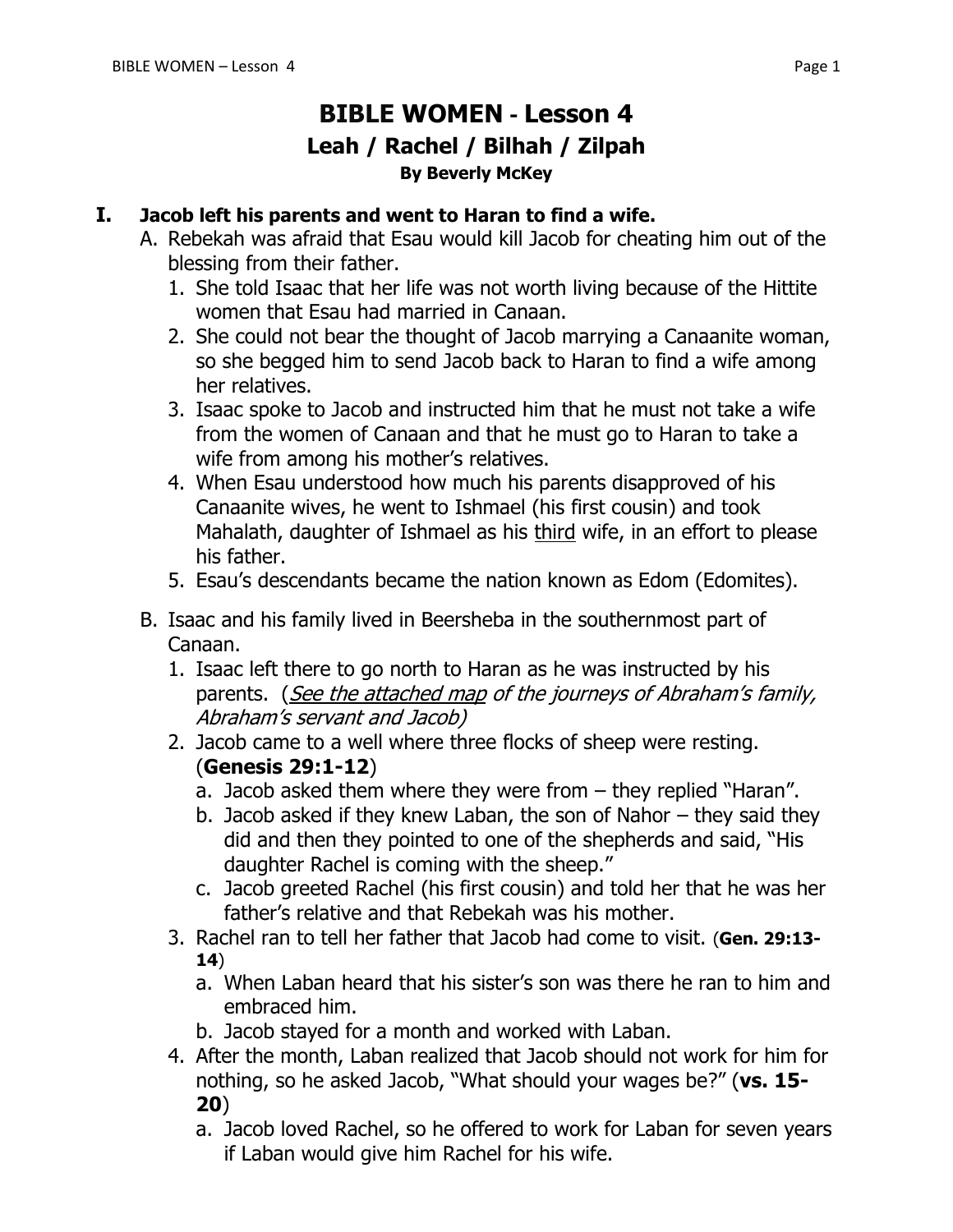- b. Laban agreed to Jacob's terms and Jacob worked for seven years, but because Jacob loved Rachel so much, it seemed like only a few days to him.
- c. At the end of the seven years, Jacob asked Laban to keep his word and give Rachel to him so they could be married.

#### **II. The deception:**

- A. The Marriage: **Genesis 29:21-30**
	- 1. Laban gathered all of the men of the place and held a great feast.
	- 2. In the evening, Laban brought his daughter, **Leah**, to Jacob to finalize the marriage. He also sent Zilpah, her maid, with her.
		- a. The custom at that time was for the bride to wear a veil which was not to be removed until she was taken to her new home with her husband.
		- b. Since it was night, Jacob did not realize that he had taken Leah instead of Rachel.
	- 3. The next morning, Jacob saw that it was Leah and NOT Rachel.
	- 4. Jacob went to Laban and said, "What have you done to me? Was it not for Rachel that I served you? Why then have you deceived me?" (vs 27)
		- a. The deceiver has now become the deceived.
		- b. **Galatians 6:9** "Do not be deceived, God is not mocked; for whatever a man sows, that he will also reap."
- B. Laban had tricked Jacob, just as Jacob had tricked his own father.
	- 1. Should we be surprised that the brother of Rebekah used trickery to manipulate circumstances in his own favor? Did Rebekah learn such behavior from the family she grew up in?
	- 2. Laban's excuse was that according to their customs, the younger daughter must not be given in marriage before the older daughter.
		- a. Did Laban bother to explain this custom when he made the agreement with Jacob? NO
		- b. Perhaps he thought that surely Leah would be married within this seven year period, and there would be no problem.
		- c. When the seven years were ended and Jacob asked for his reward (Rachel), why didn't he tell Jacob the truth?
		- d. What part did Leah play in the deception? Did she agree to trick Jacob? If not, why did she participate in Laban's plan? Why didn't she identify herself when she went in to Jacob's tent?
		- e. Did Laban's trickery have another motive? Was he taking advantage of this opportunity to marry off his less attractive, older daughter?
			- (1) Women customarily were married at a young age at this time.
			- (2) **Genesis 29:17** refers to Leah's "delicate eyes", but it also states that Rachel was "beautiful of form and appearance".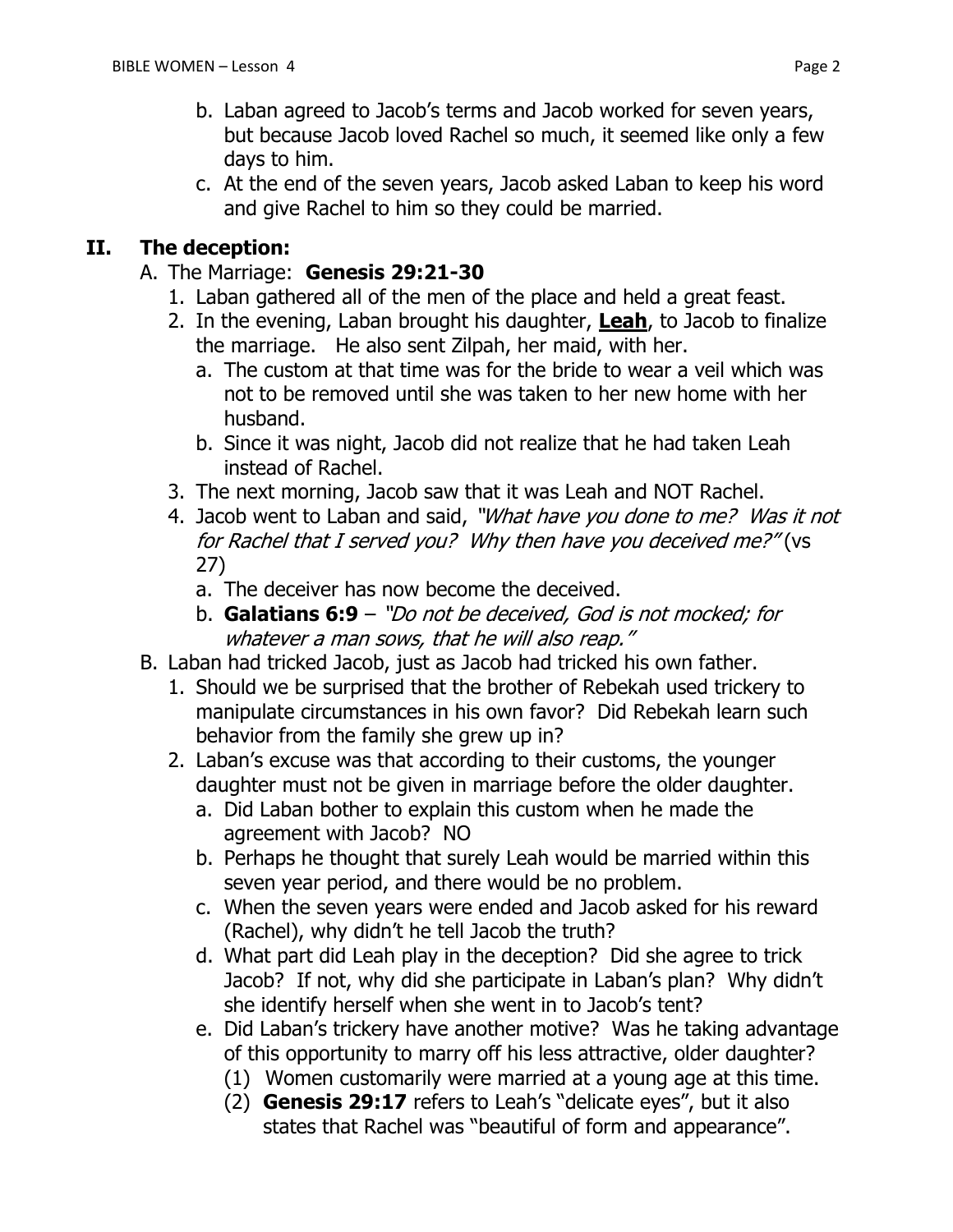- (3) The fact that Leah was not married during the seven years may indicate that she had some physical flaw that detracted from her appearance.
- 3. When Joseph confronted Laban, he was caught between a rock and a hard place, so he offered a solution to Jacob.
	- a. The wedding feast was to last a week, and Laban did not want to be embarrassed before his guests, nor did he want Leah embarrassed.
	- b. Laban asked Jacob to keep quiet during the week of the feast and then he would give Rachel to him as his wife **IF** Jacob would work seven more years.
		- (1) Is it a coincidence that Laban was greatly benefitted by this deceitful plan? Seven more years of free work from Jacob.
		- (2) **Genesis 30:27** Laban admitted that he had learned by experience that the Lord had blessed him because of Jacob so that he became wealthy.
	- c. Jacob agreed, since his love for Rachel was great, so he fulfilled the week with Leah and Laban gave Rachel to him as his wife at the end of the week. Bilhah was given to Rachel for her maid.
	- d. However, Jacob was obligated to work seven more years.

# **III. Laban's deception resulted in unhappiness for both of his daughters.**

- A. Jacob loved Rachel more than Leah. **Genesis 29:30**
	- 1. It was not by choice that Jacob was bound to Leah as her husband and Leah knew it.
		- a. Imagine how humiliating it must have been for Leah to have to resort to deception to get a husband.
		- b. Leah knew that Jacob loved Rachel and not her.
		- c. A relationship between sisters, which should have been loving and supportive, became envious and contentious.
	- 2. Even God considered that Leah was "unloved". (**Genesis 29:31**) "When the LORD saw that Leah was unloved, He opened her womb; but Rachel was barren."
		- a. Polygamy was never God's idea, nor did he approve of it.
		- b. Perhaps this is why He looked favorably upon Leah, since she was indeed the legitimate wife.
		- c. Leah thought being able to have children would improve her standing with Jacob. (**Genesis 29:31-36**)
			- (1) When Leah gave birth to her firstborn, she named him Reuben and said, "The LORD has surely looked on my affliction. **Now** therefore, my husband will love me." (vs. 32)
				- (a) Reuben means "behold a son".
				- (b) By naming him that, she was saying to Jacob, "Look! I have borne a son for you."
				- (c) Leah hoped desperately that by giving Jacob a son, he would surely love her, but he did not.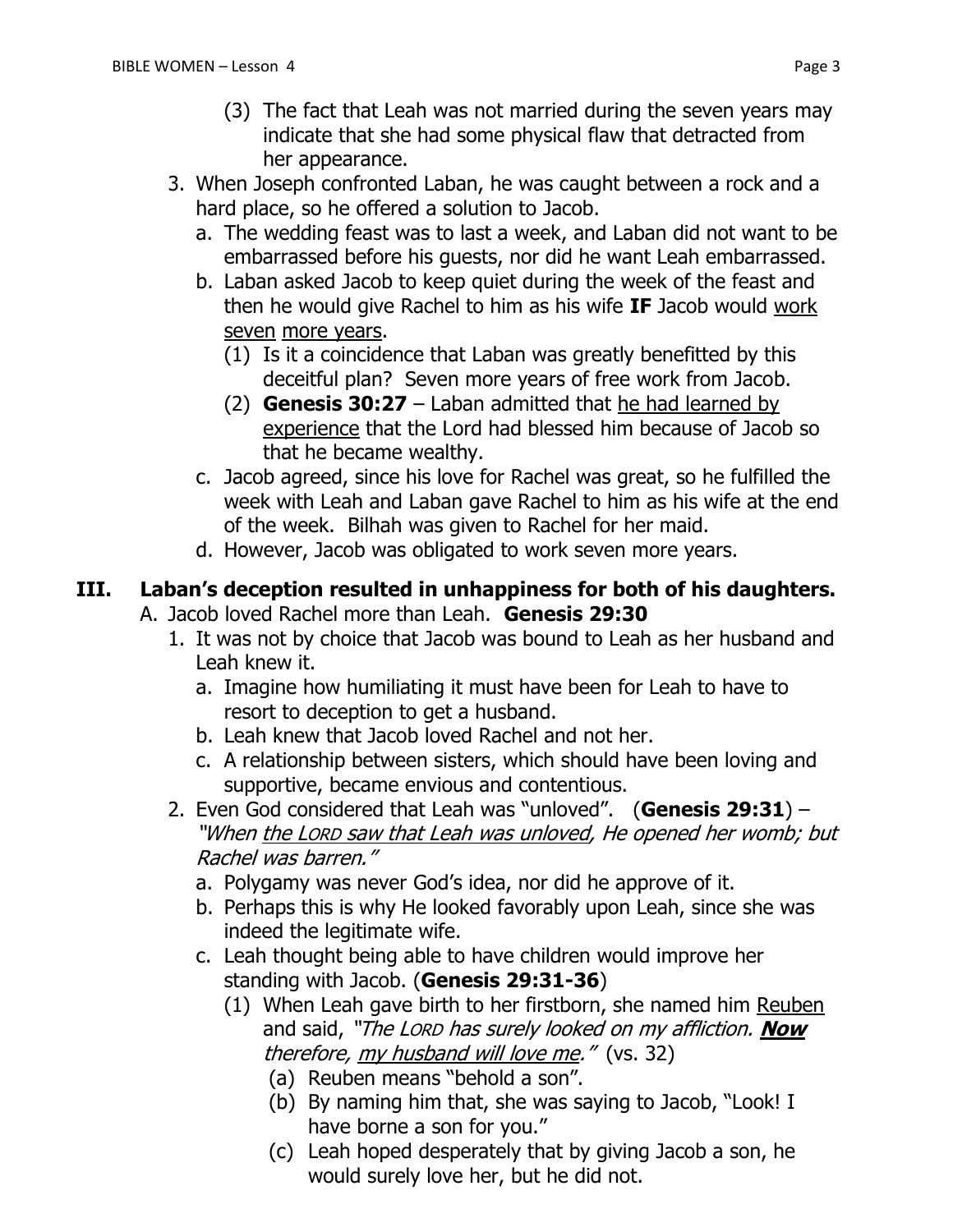- (2) When Leah had her second son she said, "*Because the LORD has* heard that I am unloved, He has therefore given me this son also." And she named him Simeon (meaning "God has heard that I am unloved"), which I am sure Jacob understood.
- (3) When her third son was born, she said, "Now **this time** my husband will become attached to me, because I have borne him three sons." (vs, 34) and she named him Levi (meaning "attached or joined").
- (4) After the birth of her fourth son Leah said, "Now I will praise the LORD." Then she stopped bearing children.
	- (a) She named him Judah meaning "Let God be praised."
	- (b) Had Leah finally given up hope that Jacob would ever love her?
	- (c) Had she decided to just accept her children as blessings from God, knowing that Jacob would never love her?
- B. When Rachel saw that her sister was able to give Jacob sons, she envied her sister. Oddly, each sisters envied the other. (**Genesis 301-22**)
	- 1. Rachel blamed Jacob for her lack of children, and said "Give me children or else I will die!" Jacob reminded her that he was not God.
	- 2. Rachel behaved in the same manner as Sarah. She took matters into her own hands.
		- a. Rachel gave Jacob her maid, Bilhah, in order to raise up children for her.
		- b. Rachel referred to her as a "wife" when in reality she was a "concubine", which is defined as a woman who lives with a married man but has lower status than his wife.
		- c. According to the custom of the time, the children of Bilhah were counted as Rachel's.
		- d. Bilhah gave birth to a son and Rachel said, "God has judged my case; and He has also heard my voice and given me a son." (**Gen. 30:3**) so she named him Dan (meaning judge).
		- e. Bilhah gave birth again to a son and Rachel said, "With great wrestlings I have wrestled with my sister, and indeed I have prevailed." and Rachel named him Naphtali (meaning wrestling or fighting).
- C. When Leah saw that she had stopped bearing children, she took Zilpah, her maid, and gave her to Jacob, also as a concubine.
	- 1. When Zilpah gave birth to her firstborn son, Leah named him Gad, which seems to mean "good fortune".
	- 2. Again, Zilpah gave birth to her second son and Leah was happy saying she would be called "blessed" because of her children, so she named him Asher, which means "happy".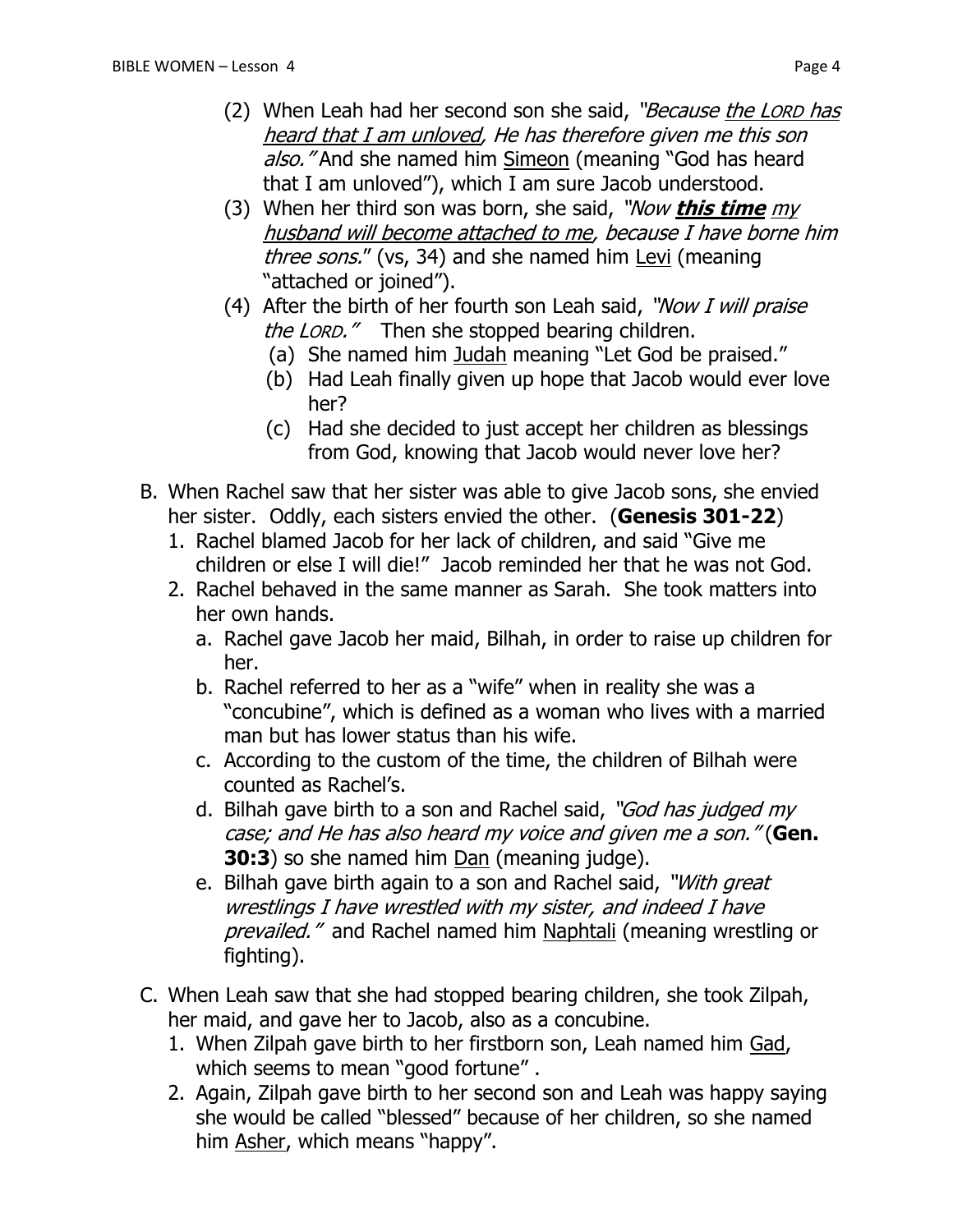- D. Many years passed, but the envy and friction continued between the sisters.
	- 1. One day when Reuben had been in the field, he brought home some mandrakes. These were plants which apparently were rarely available.
		- a. Jewish commentaries suggest that mandrakes were thought to help barren women to conceive a child.
		- b. Rachel asked Leah for some of her son's mandrakes, Leah responded, "Is it a small matter that you have taken away my husband? Would you take away my son's mandrakes also?" (**Genesis 30:15**)
		- c. Their enmity toward each other was not an insignificant thing.
		- d. Rachel bartered with Leah for the mandrakes by forfeiting her right to be with Jacob that night and allowing Leah to have her time.
		- e. Apparently they each had scheduled time to spend with Jacob. I am sure that Jacob's life was very stressful, being traded back and forth between the feuding sisters, not to mention the concubines.
		- f. Apparently, Rachel thought that by eating the mandrakes, it would end her barrenness and she would finally be able to have children herself.
	- 2. When Leah went in to Jacob that night, she said, "You must come in to me, for I have surely hired you with my son's mandrakes." (**Gen. 30:16**)

What sad conditions for a marriage. How could any of them be happy?

- a. This is just another humiliation for Leah to have to admit that she had to "buy Jacob's attention."
- b. However, Leah is rewarded for her humiliation again when she conceived and she gave birth to a son, named Issachar, which means "I have been paid back for what I hired."
- c. Leah conceived again and gave birth to her sixth son and her hope was rekindled when she regained her ability to provide Jacob with more sons**.**
- d. Leah said, "God has endowed me with a good endowment; **now my husband will dwell with me**, because I have borne him six sons." (**Genesis 30:20**). She named him Zebulun (meaning an endowment or to bestow)
- e. Leah had one more child, a daughter, named Dinah.
- E. "Then, God remembered Rachel and listened to her and opened her womb."

### (**Genesis 30:22**)

- 1. Rachel has been Jacob' wife for many years and still had no children.
- 2. When Rachel's first son was born she said, "God has taken away my reproach." and "The Lord shall add to me another son." So she named her son Joseph (meaning God will increase).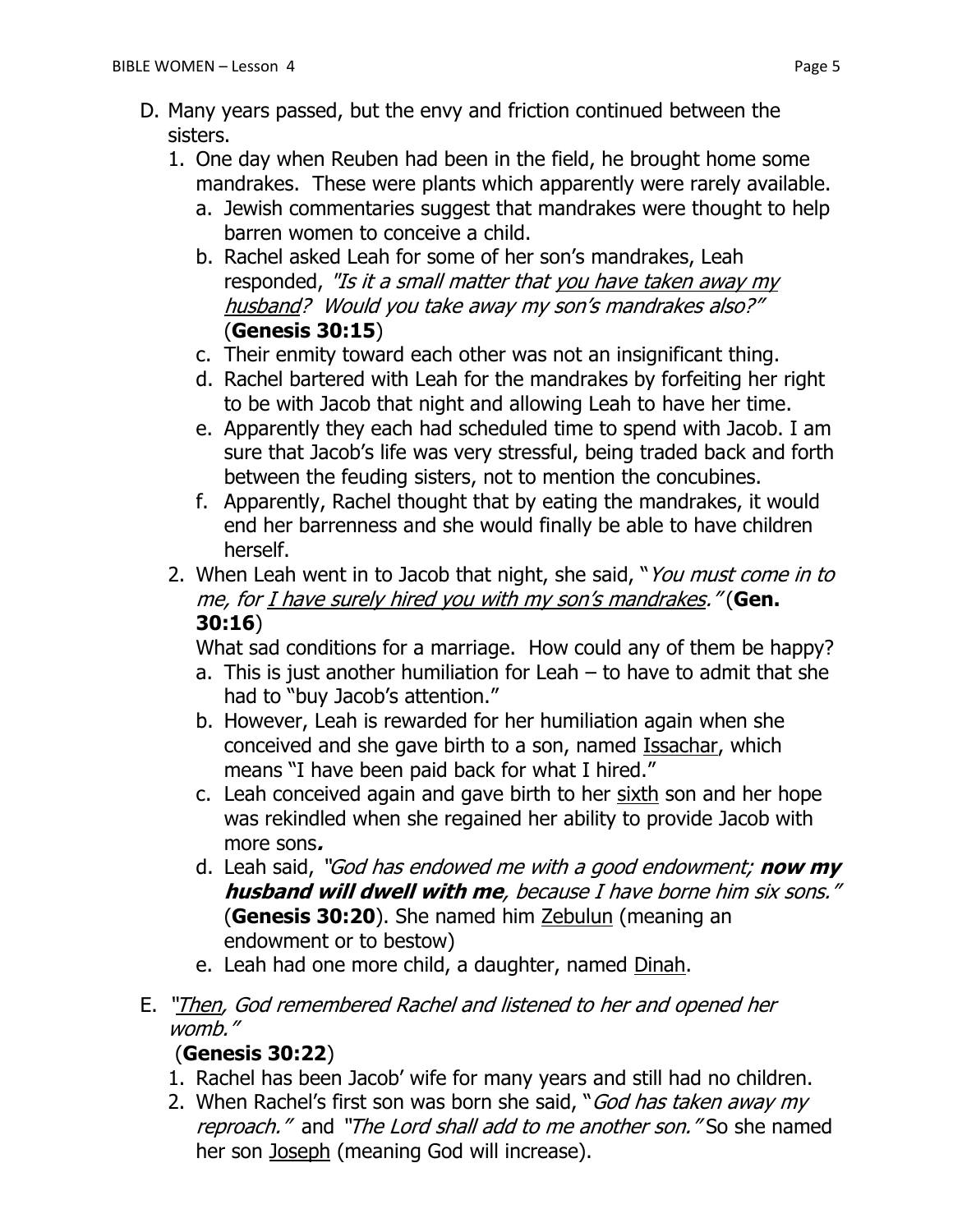#### **IV. JOSEPH PREPARES TO LEAVE LABAN TO RETURN TO CANAAN.**

- A. The fourteen years of Jacob's service came to an end and he told Laban that he wanted to take his family and his possessions back to Canaan (**Genesis 30:25-41 thru chapter 31**)
	- 1. Laban was not very excited at the idea of Jacob leaving, so he asked Jacob to stay. Laban said to Jacob, "name your wages and I will give it".
	- 2. Jacob reminded Laban that when Jacob arrived in Haran, Laban owned very little, but the Lord had blessed Laban since Jacob came and now he had a great amount.
	- 3. Jacob said, "What shall I provide for my own house?" Everything belonged to Laban, so he asked Jacob, "What shall I give you?"
		- a. Jacob did not want any "gifts" from Laban, so he struck another bargain with Laban.
		- b. Jacob agreed to feed his flock if he could pass through the flock that day and remove all the speckled and spotted sheep, all the brown ones among the lambs and the spotted and speckled among the goats
		- c. Then all of the newborn lambs and goats from that point forward that were spotted or speckled or streaked would belong to Jacob. This is how he would be able to build up enough wealth to take care of his large family.
		- d. Joseph wanted Laban to know that he did not intend to cheat him and that any animals that were not spotted found among those he selects will be considered stolen.
	- 4. Laban agreed with this plan, but he didn't trust Jacob to remove all of the spotted animals, which would give Jacob an advantage in breeding animals with spots and streaks.
		- a. Laban removed them and gave them to his own sons to care for at a distance of three days away from where Jacob tended Laban's flocks.
		- b. Since Laban had profitted from the first agreements with Jacob, he intended to profit from this agreement as well.
- B. Jacob was much older and wiser by this time and he thought he had a plan that would provide wealth for him and his family at the expense of Laban, who had often treated Jacob unfairly.
	- 1. Jacob enacted some practices that can only be considered "superstitions" used by the people in that area. This plan was NOT given to him by God.
		- a. First he prepared rods of green poplar, almond and chestnut trees. He peeled white strips in them and he set these rods before the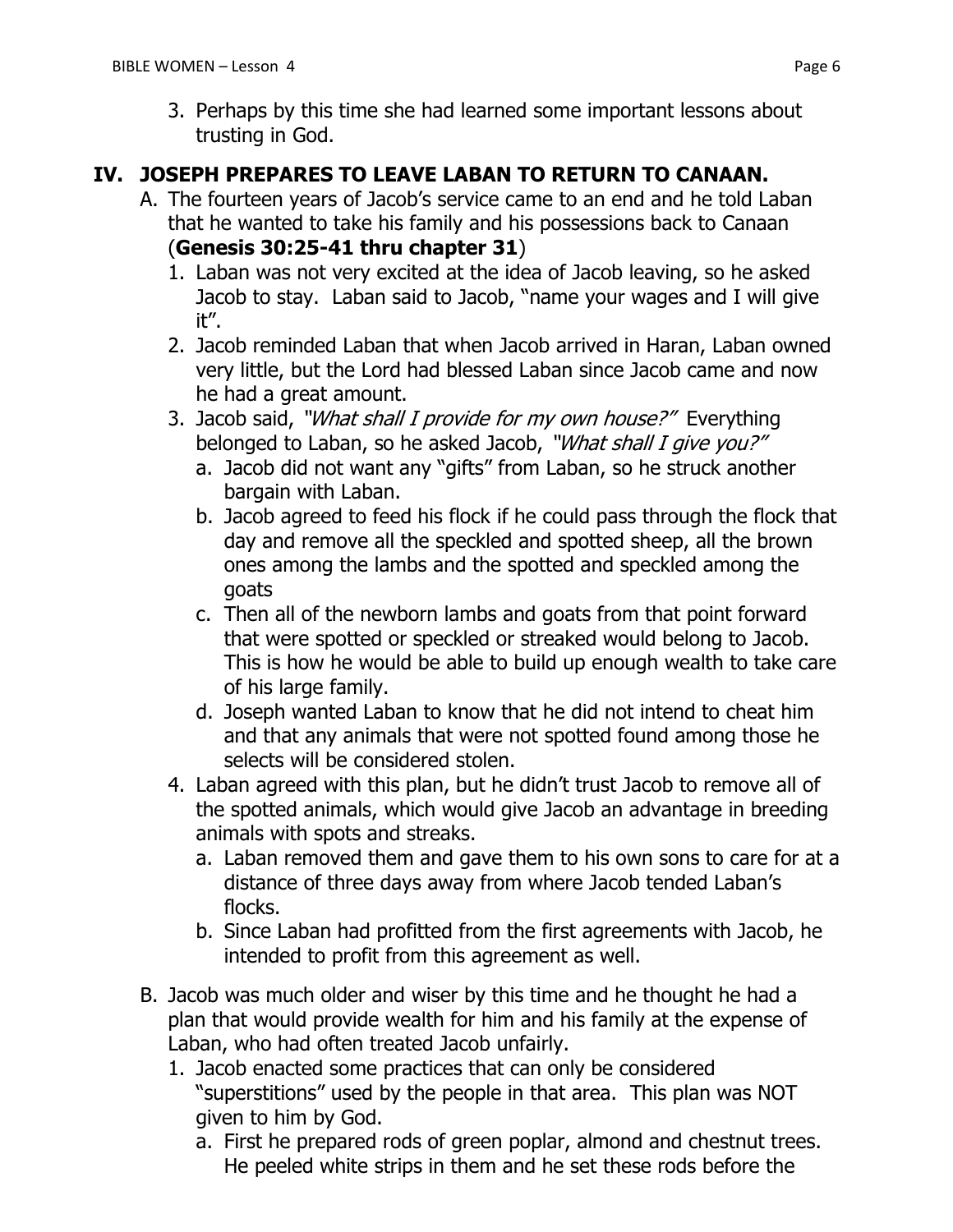flocks when they came to be watered, believing it would cause the animals to bear spotted and speckled animals.

- b. Then Jacob separated the lambs and made the flocks face toward the streaked and brown flock Laban had separated out originally (even though they were too far away to see them). Jacob also believed these animals would then bear speckled and spotted offspring.
- c. Thirdly, he separated the flocks to have all of the strong animals together and all of the weaker animals together. Then Jacob placed his rods before the strong animals only so that he would breed stronger animals, while Laban would get weaker flocks.
- 2. The fact is that none of these superstitious methods were the cause of the increase in the birth of spotted or speckled lambs.
	- a. Because Jacob even tried these superstitious methods gives us some insight into Jacob's attitude toward Laban, which we will discuss further a little later.
	- b. In **Genesis 31:10-13**, Jacob was given a dream by God to let him know that the increase to his flock was by the power of God.
- 3. Jacob served Laban six more years and continued to increasing his own flock of spotted and speckled animals.

### **V. God tells Jacob to take his family back to Canaan. (Gen. 31)**

- A. Laban's sons saw the amazing increase in the birth rate of the spotted and speckled animals.
	- 1. While Jacobs herds were quickly increasing, Laban's herds were not thriving as well.
	- 2. Jacob overheard the brothers saying, "Jacob has taken away all that was our father's, and from what was our father's he has acquired all this wealth." (**Genesis 31:1**)
	- 3. Jacob also saw that Laban did not favor him as he had before.
- B. **Genesis 31:3** "Then the LORD said to Jacob, "Return to the land of your fathers and to your family, and I will be with you."
	- 1. Jacob called Leah and Rachel to the field to tell them his plans.
		- a. He told them that he had served Laban with all his might for 20 years.
		- b. He reminded them that Laban had deceived him and changed his wages ten times.
		- c. He told them that an angel had told him that God had seen all that Laban had done to Jacob and so He caused the flock to produce speckled and spotted offspring.
	- 2. Jacob may have been surprised to see that Leah and Rachel were happy to accept his plan to leave. Here is what they said about their father: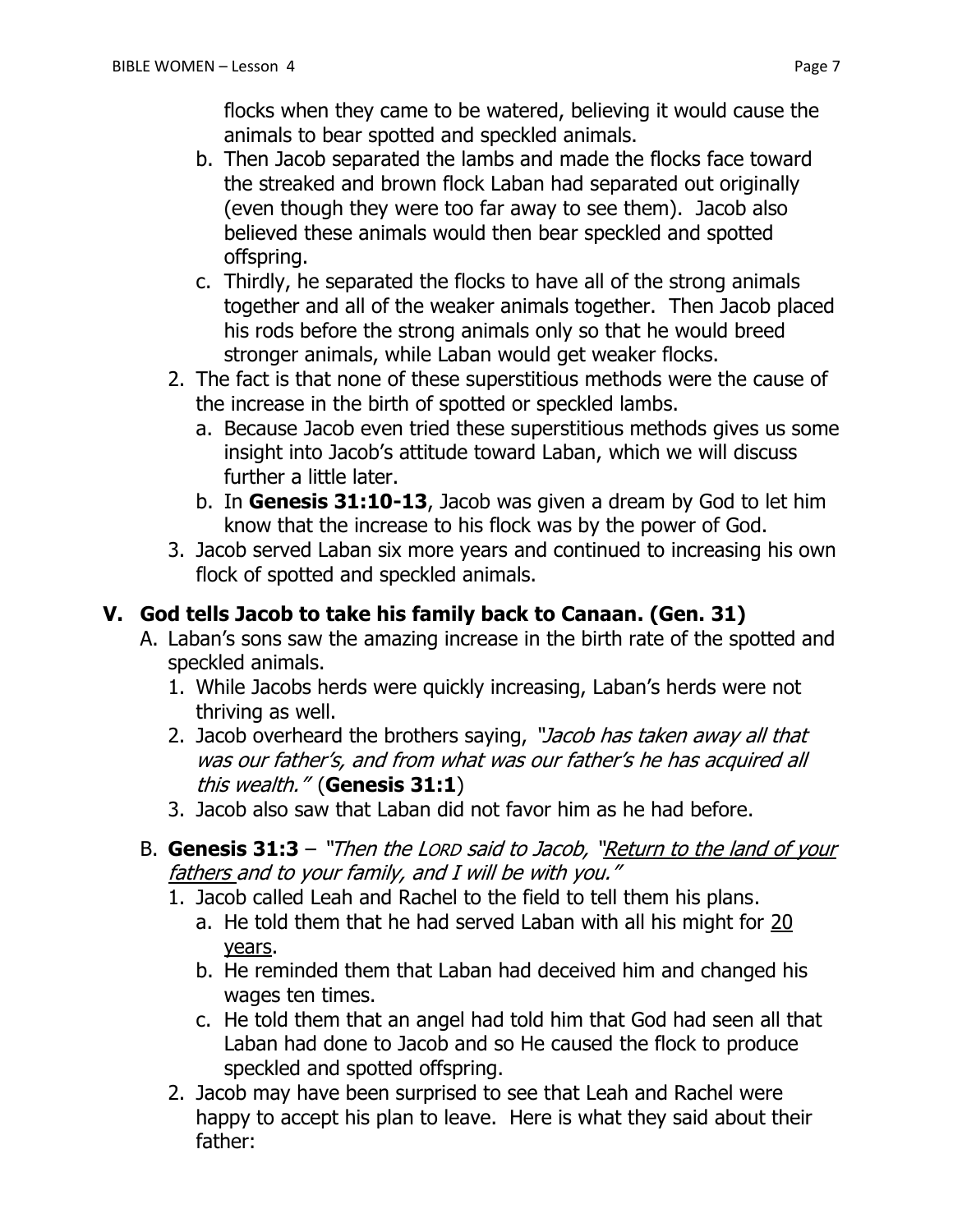- b. "We are considered strangers to our father."
- c. "Our father SOLD us and completely consumed our money".
	- (1) They felt that they were treated no better than slaves who could be bought and sold.
	- (2) The profit Laban received by having Jacob work for him for twenty years had all been used on himself and their brothers, who would receive all of the inheritance.
	- (3) They told Jacob that all that God had taken from Laban was really what Laban owed them and their children.
	- (4) They counseled Jacob to do whatever God told him to do.
	- (5) About the only thing Leah and Rachel agreed on was their contempt for their father.
- 3. Jacob set his sons and his wives on camels and carried away all of his livestock and his possessions which he had acquired in the last six years.
	- a. Apparently, Jacob had made great profit from the spotted sheep and goats so that he could purchase camels, cattle, donkeys and servants (which will be seen in chapter 32 as they prepare to meet Esau).
	- b. Before leaving, while Laban had gone to shear his sheep, Rachel stole his household idols.
	- c. This is our first confirmation that Laban's household were idolaters. Rachel and Leah had been raised to worship idols instead of God.
	- d. No wonder this family finds deception and dishonesty so easy.
	- e. Jacob and his family left without telling Laban that they were going, so they were gone three days before Laban noticed.
- 4. When Laban found his idols missing and Jacob's family gone, he chased after them for seven days before he overtook them.
	- a. Laban was angry that they left without notice and he accused Jacob of stealing his idols.
	- b. However, God had warned Laban not to do any harm to Jacob.
	- c. Jacob said he was afraid that Laban would try to take his wives from him by force and he told Laban to search his camp for his idols and whoever had them would die – he didn't know Rachel had taken them.
	- d. Rachel hid the idols in the saddle of her camel and sat on it so that Laban did not find them.
	- e. Jacob was then angry and reminded Laban that he had worked for twenty years for Laban with little appreciation. He said to Laban:
		- (1) Your flocks were blessed with high birth rates.
		- (2) I did not eat the rams of your flock.
		- (3) Those that were killed by preditors, I did not charge to you; I bore the loss myself.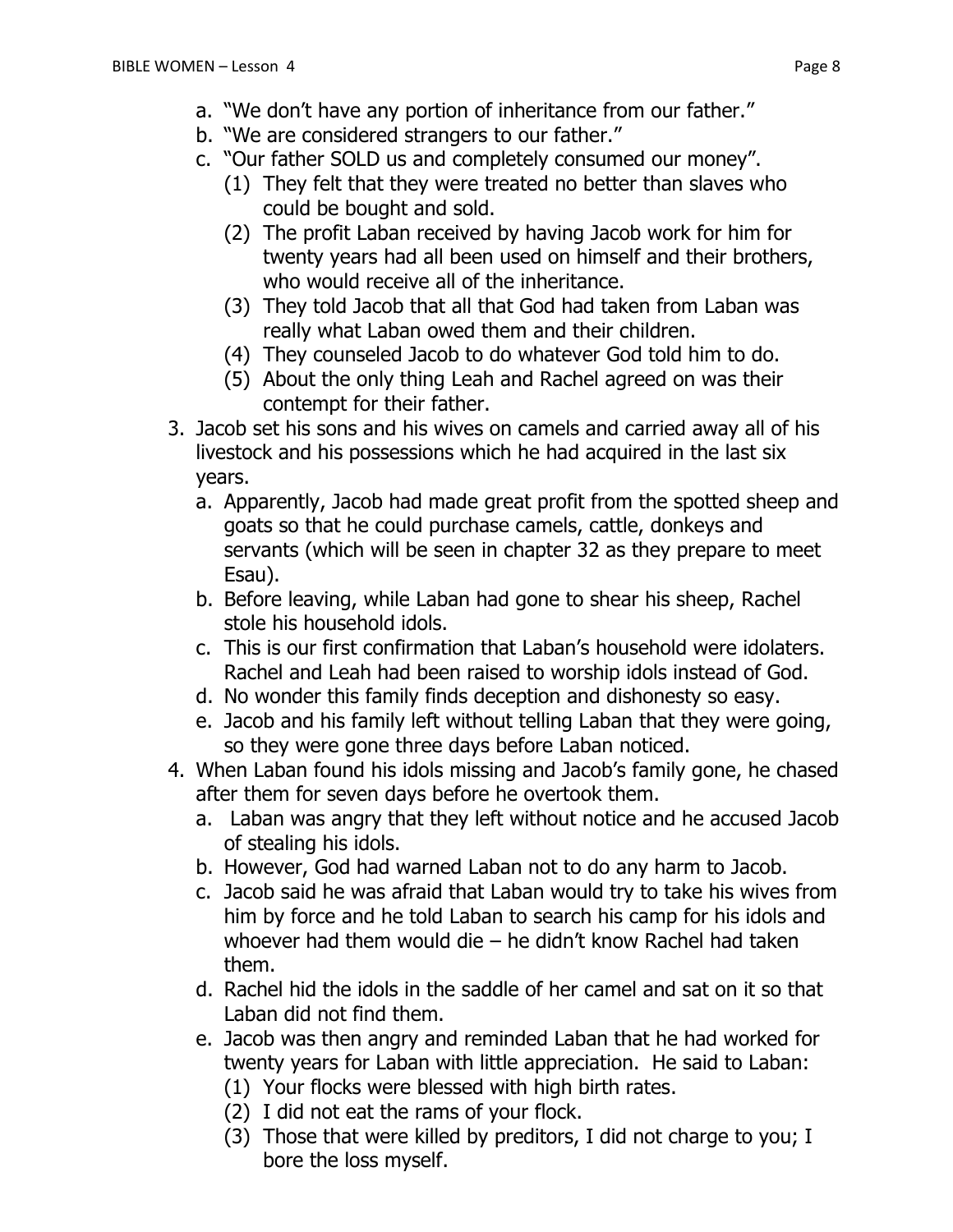- (5) I was with your flock during the drought and during the freezing nights and went without sleep to protect YOUR flock.
- (6) You have changed my wages TEN times and except for the fact that God was with me, you would have sent me away with nothing.
- (7) God has seen how you have treated me and he has rebuked you.
- f. Laban replied: "These are MY daughters and these are MY children and this is MY flock. All that you see is MINE!"
	- (1) However, Laban understood that his daughters had left him voluntarily and taken their sons with them and that God has forbidden him from harming Jacob.
	- (2) Therefore, Laban offered to make a covenant with Jacob saying, "May the Lord watch between you and me when we are absent one from another."
	- (3) Laban also warned Jacob that he should not abuse his daughters in any way, nor should he take any other wives, Laban would go against him with force.
	- (4) They set up a memorial pillar and agreed that neither would cross this boundary to do harm to the other.
	- (5) Then Laban blessed his daughters and grandchildren and returned home.

### **VI. SETTELING IN CANAAN – Genesis 32-35**

- A. Jacob feared meeting Esau even after twenty years of separation.
	- 1. Jacob sent messengers before him to Esau with gifts of cattle and flocks and servants, hoping this would soften Esau's attitude toward him. (**Genesis 32:1-5**)
	- 2. When the messengers returned, they said, "Your brother Esau is coming with 400 men. and Jacob was very afraid. (vs. 6-8)
	- 3. Jacob prayed to God saying, "Deliver me from the hand of my brother, Esau.", then he reminded God that he had promised to make his descendants as the sand of the sea. (vs. 11-12)
- B. Then Jacob arranged his company of animals and people in a caravan to go out to meet Esau.
	- 1. First he sent his servants each with a flock or a herd of goats, cows, donkeys and camels, one heard after another with a distance between each herd. (vs. 14-16)
		- a. Each servant was to explain to Esau that the herd was a gift from Joseph, who was coming behind.
		- b. Then in the night Jacob took his family and crossed the river and Jacob was left behind.
		- c. There he wrestled with the man of God all night until dawn and the man said, "Your name shall no longer be called Jacob, but **Israel**, for you have struggled with God and with men and have prevailed." (**Genesis 32:28**)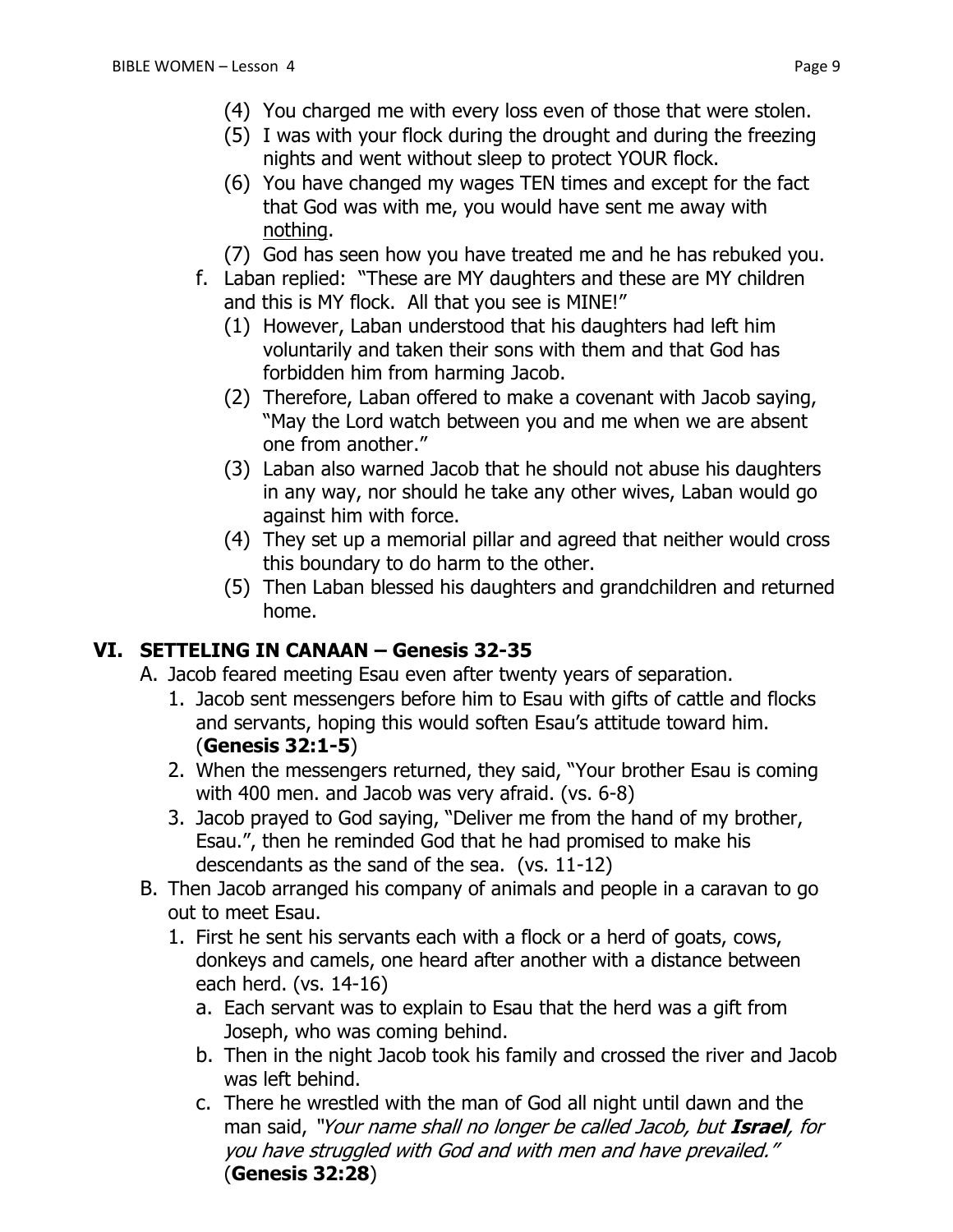- 2. When Esau was coming near, Jacob organized his family members:
	- a. First in line he placed Zilpah and her sons, Gad and Asher; and Bilhah and her sons Dan and Naphtali.
	- b. Second he placed Leah and sons [Reuben.](http://en.wikipedia.org/wiki/Reuben_%28Bible%29) [Simeon,](http://en.wikipedia.org/wiki/Simeon_%28Hebrew_Bible%29) [Levi,](http://en.wikipedia.org/wiki/Levi) [Judah,](http://en.wikipedia.org/wiki/Judah_%28biblical_person%29) [Issachar,](http://en.wikipedia.org/wiki/Issachar) [Zebulun,](http://en.wikipedia.org/wiki/Zebulun) and her daughter [Dinah.](http://en.wikipedia.org/wiki/Dinah)
	- c. Last, Jacob accompanied Rachel and her son, Joseph.
	- d. As always, this confirms where Jacob's heart was. He still preferred Rachel and her son over Leah and his ten other sons.
	- e. This preference will prove to be a curse to him in later years, when his ten sons have their fill of is preference for Joseph and sell him to Ishmaelites headed for Egypt.
		- (1) Those ten sons continue the family heritage of deceit and trickery when they bring Jacob the coat he made for Joseph covered with animals blood to convince him that his "favorite" son was dead.
		- (2) However, even their evil plan could not interfere with God's plan to raise Joseph to a position that made it possible for him to save his whole family later.

#### **VII. GOD SENDS JACOB TO BETHEL Genesis 35**

- A. God told Jacob to go to Bethel, where he first stopped to sleep when he ran from Esau so long ago.
	- 1. When Jacob left his parents, he had set a pillar to mark the place where God spoke to him and he called it "Bethel" as a holy place because God spoke to him there and promised to be with him and bring him back home to this land." (**Genesis 28:18-19**)
	- 2. When they arrived at Bethel, God reconfirmed that Jacob's name would be changed to Israel (which means "one who wrestles with God") because Jacob wrestled with the angel of God.
	- 3. God also renewed the promise to make a great nation of his descendants.
- B. Jacob's family then left Bethel on their way to Ephrath (also known as Jerusalem).
	- 1. Rachel was expecting her second child and he was born before they arrived.
	- 2. It was a very difficult birth for Rachel and she lived only long enough to name her son Ben-Oni (meaning "son of my sorrow"), however, Jacob changed his name to Benjamin (son of strength).
	- 3. Rachel was buried and Jacob set a pillar on her grave.

#### **VIII. CONCLUSION**

A. God had a plan for Jacob which would have been accomplished without the manipulation and deception which several people interjected.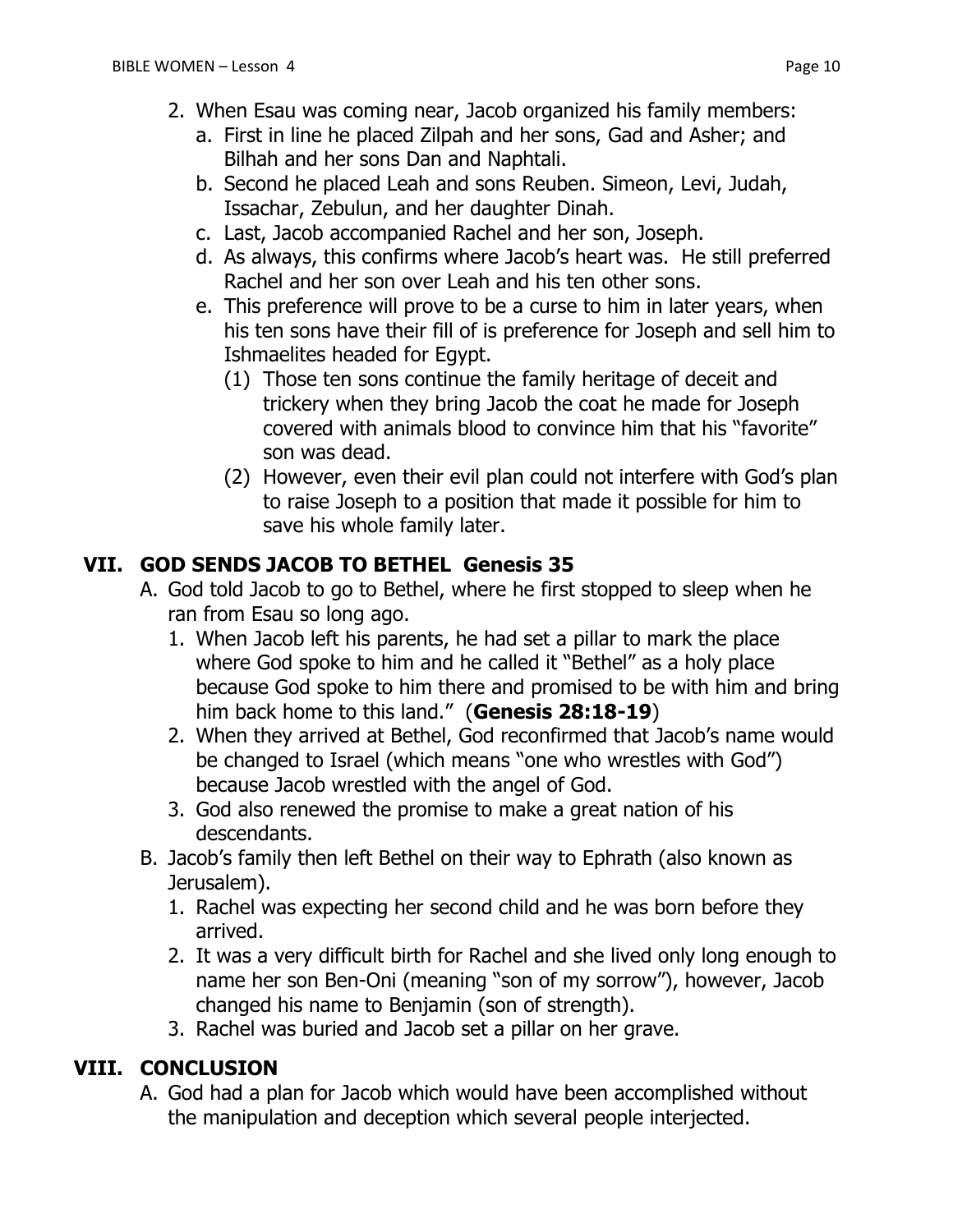- C. Laban tricked Jacob into marrying Leah and he used the fact that Jacob loved Rachel to get seven more years of work out of Jacob.
	- 1. Leah seems to be the innocent pawn in her father's plan, though we have to ask why she tricked Jacob. Perhaps she loved him from the beginning.
	- 2. Jacob loved Rachel at first sight it was only Rachel he wanted to marry.
- D. Laban may have secured a husband for both of his daughters, but he also ensured that neither of them could be happy.
	- 1. The sisters competed for Jacob's love**.**
	- 2. The sisters were jealous of each other.
- E. Jacob made his love for Rachel obvious to Rachel and Leah.
	- 1. It seems that Jacob never made an effort to reduce the strife between the sisters.
	- 2. Just like his mother, he also preferred Rachel's children over the other 10 sons and one daughter.
- F. Rachel and Leah were bitter toward their father for what he did to them both.
	- 1. Both sisters had contempt for their father for "selling" them like slaves and using all of the profit of Jacob's work on himself.
	- 2. They were bitter that their father did not set aside a portion of his inheritance for them or their children. Only his sons would benefit.
- G. Leah was truly the sympathetic person in this family drama.
	- 1. Leah was the legitimate wife of Jacob, even if the marriage was accomplished by trickery.
	- 2. It was Leah's sons, Judah and Levi, who were chosen by God for extraordinary purposes.
		- a. Levi was chosen as the tribe of Priests for the nation of Israel and produced Moses and Aaron.
		- b. Judah was chosen to be the tribe that would produce the Messiah, Jesus Christ.
	- 3. Leah (not Rachel) was the one who was buried in the family burial cave at Machpelah, where Abraham, Sarah, Isaac and Rebekah were buried. (**Genesis 49:31**)
		- a. Jacob made his sons promise that he would be buried there as well.
		- b. This gave Leah status as Jacob's wife in death that she never enjoyed in life.